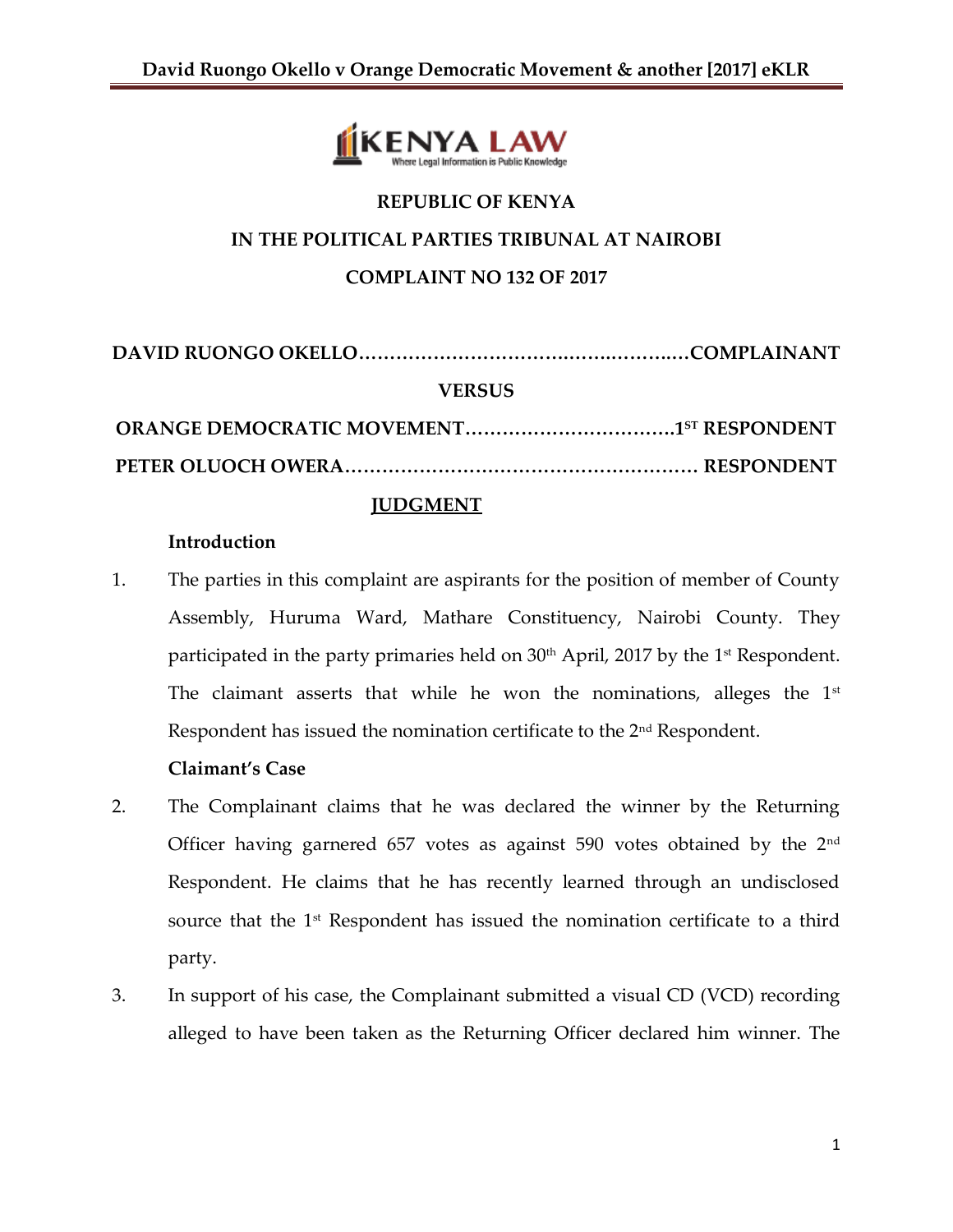video is accompanied by two certificates required by section 65(5) and (6) of the Evidence Act, Cap 80.

# **1 st Respondent's Case**

4. The 1st Respondent filed an affidavit sworn by Jared Owande Odhiambo, the Returning Officer on 11<sup>th</sup> May, 2017. In this affidavit, the Returning Officer had at first confirmed that he had declared the complainant as winner of the primaries at the Constituency tallying centre at St Teresa's Girls Secondary School in the presence of all agents, clerks and presiding officers. He had also sworn that the nomination certificate should have been issued to the Complainant.

# **2 nd Respondent's Case**

- 5. The 2nd Respondent in his response filed a notice of preliminary objection on the basis that this Tribunal lacks jurisdiction, under section 40(2), as the complaint was filed prematurely. The gist of the preliminary objection is that the complaint herein was filed prior to any attempts at internal dispute resolution mechanisms.
- 6. He also submitted that the claim that he had been awarded the certificate was a bare claim without proof. He also dismissed as hearsay, the assertions by the Claimant that he had left the party. He urged the Tribunal to dismiss the claim against him.
- 7. During case management, we directed that we would deliver a composite ruling on the preliminary objection together with our decision on merits.

# **Issues for determination**

- 8. Having reviewed the pleadings, submissions and evidence on record, these are the two main issues for determination in this complaint:
	- **(a) Whether this Tribunal has jurisdiction over the complaint**
	- **(b) Who won the nominations for member of County Assembly, Huruma Ward on 30th April, 2017?**
	- **(c) What is the appropriate relief in the circumstances?**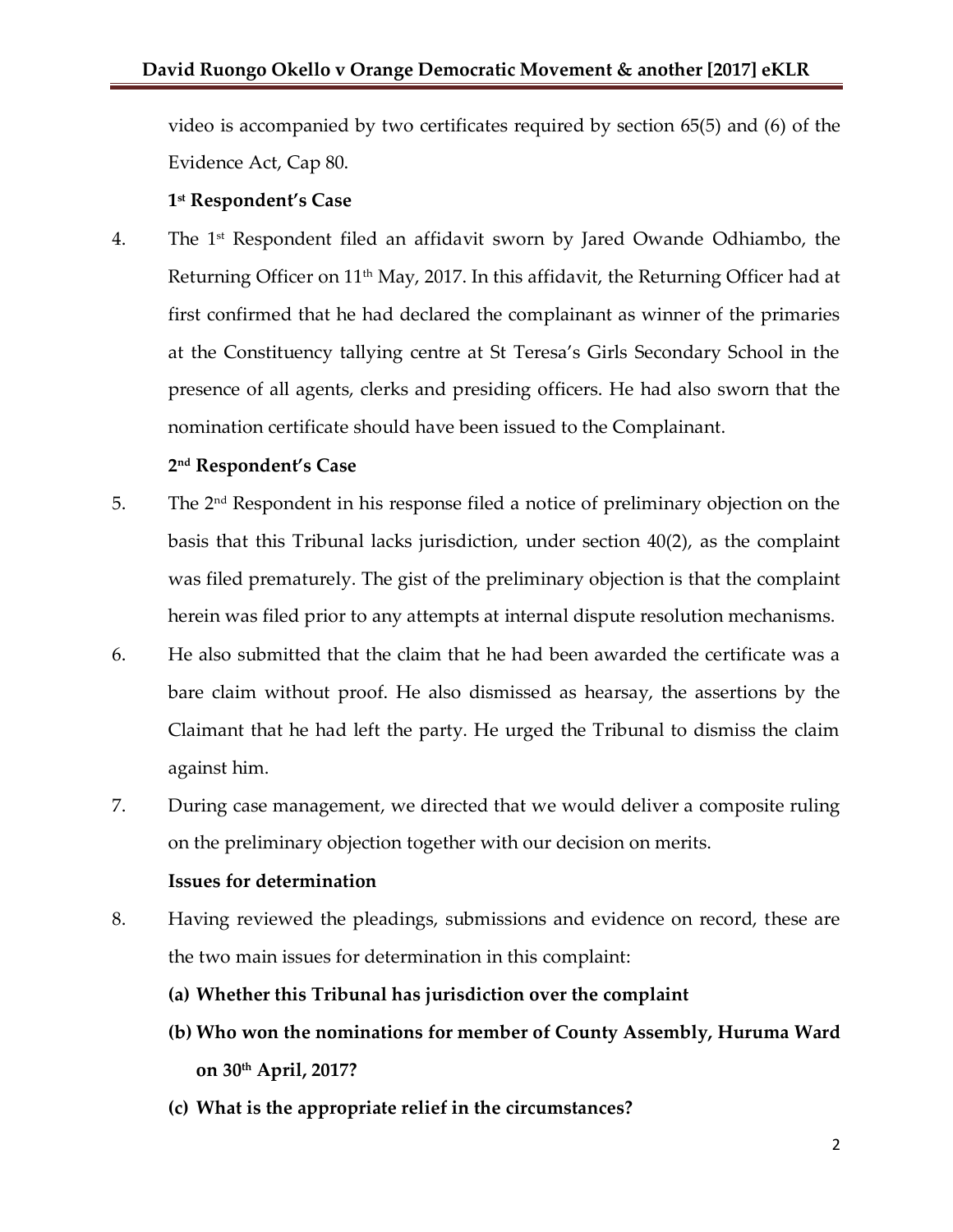#### **Analysis**

- 9. The gist of the  $2<sup>nd</sup>$  Respondent's preliminary objection is that the complaint herein was filed prior to any attempts at internal dispute resolution mechanisms. The 2nd Respondent correctly avers that under section 40(2) of the Political Parties Act, a claim is not justiciable before this Tribunal unless a party has exhausted internal dispute resolution mechanism.
- 10. Nevertheless, in the case of *Ibrahim Abdi Ali v Mohamed Abdi Farah & Another, PPDT Complaint No. 29 of 2015* we held that:

**We are aware of the fact that Section 40(2) of the Political Parties Act 2011 demands that the Tribunal cannot be moved "unless the dispute has been heard and determined by the internal political party dispute resolution mechanisms". However, this does not mean that an individual must always wait for a hearing and a final determination from his party's internal dispute resolution mechanism before he can come to the Tribunal. Where a party can show that he made honest attempts at resolving the dispute within the party but the party's process was not satisfactory for such reasons as delay, the individual cannot be faulted for moving to the Tribunal even where his party has not concluded a hearing and a determination of his matter. The Tribunal must be free to consider each case on its merits and to determine when to allow a case from a complainant who, for some reason, has not come with a final determination from his party's internal dispute resolution structures to ensure that such complainants are not disadvantaged in any way.**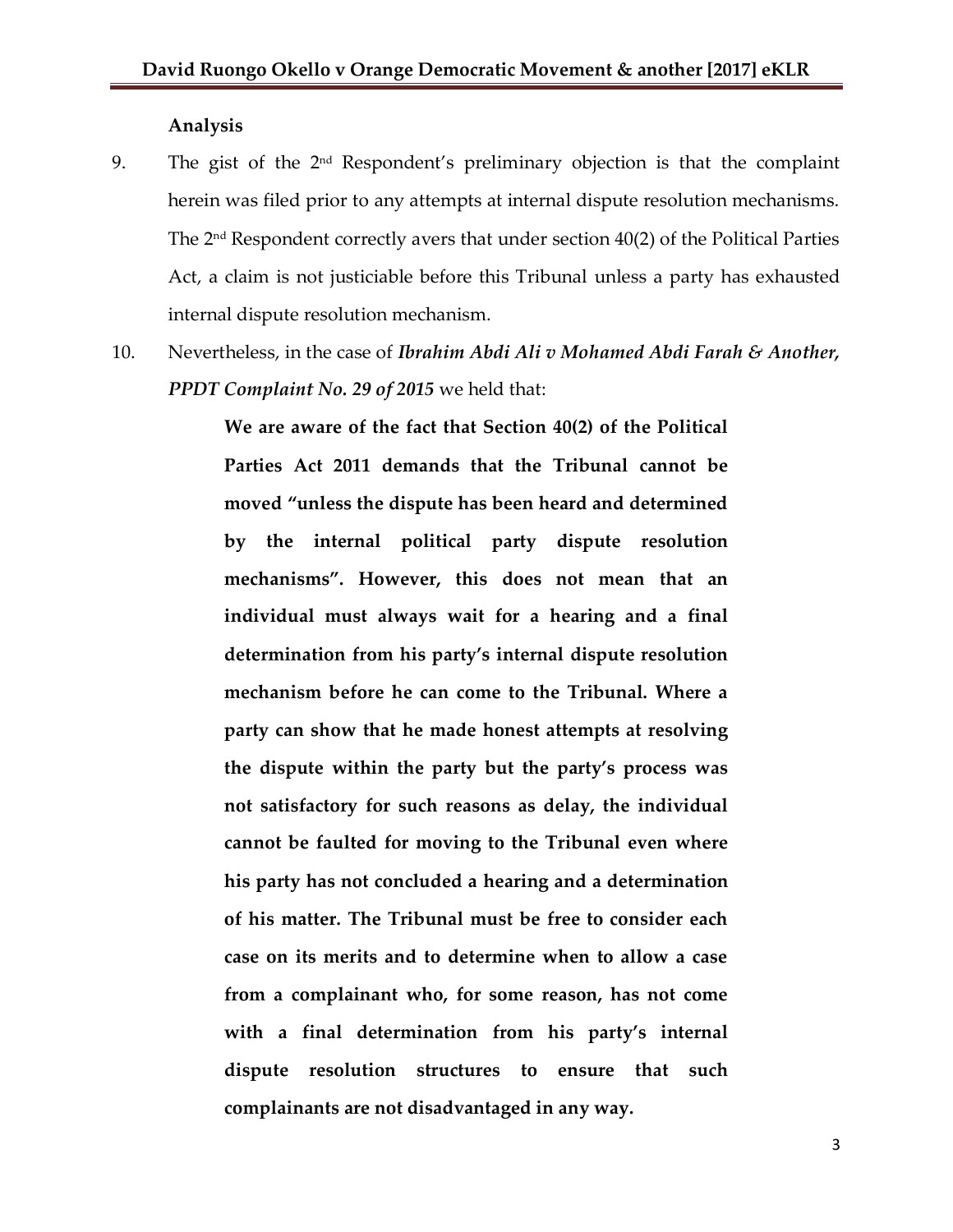11. In view of the tight timelines, including before this Tribunal, we are reluctant to dislodge the Claimant from this Tribunal's seat of justice at this point in time. We decline to strike out the claim in its entirety, but will proceed to consider it on merits. In *Complaint No 48 of 2017 John Mruttu v Thomas Mwadeghu at para* 

> **Party primaries and other elections in a multi-ethnic nation such as Kenya are highly contested and it would be remiss of us to resolve a dispute arising from a party primary on a procedural point.**

- 12. Be that as it may, we hold that the effect of prematurely filing this complaint could have deprived the party of the opportunity to resolve the dispute amicably in a manner that enhances cohesion within the party. In the interest of party unity and political togetherness, we would have referred this dispute back to the party for amicable resolution. We have however noted the letter dated 9<sup>th</sup> May,  $2017$  from the  $1<sup>st</sup>$  Respondent stating that its internal dispute resolution mechanism has already closed shop.
- 13. In the premises we are satisfied by the uncontroverted evidence in the affidavit of the Returning Officer that the complainant herein won the nominations having garnered 657 votes as against 590 votes obtained by the 2<sup>nd</sup> Respondent. **Reliefs**
- 14. In *Complaint No 48 John Mruttu v Thomas Ludindi Mwadeghu & 2 others* we held that in every matter over which we have jurisdiction, this Tribunal can grant any order that is just and equitable in accordance with section 11(1) of the Fair Administrative Action Act, 2015. The proper discharge of this Tribunal's mandate requires it to grant effective remedies, which means the most appropriate remedy in the circumstances of the case. We have found that the initial nominations were terminated in a manner that violated the 2<sup>nd</sup> Respondent's right to be heard.